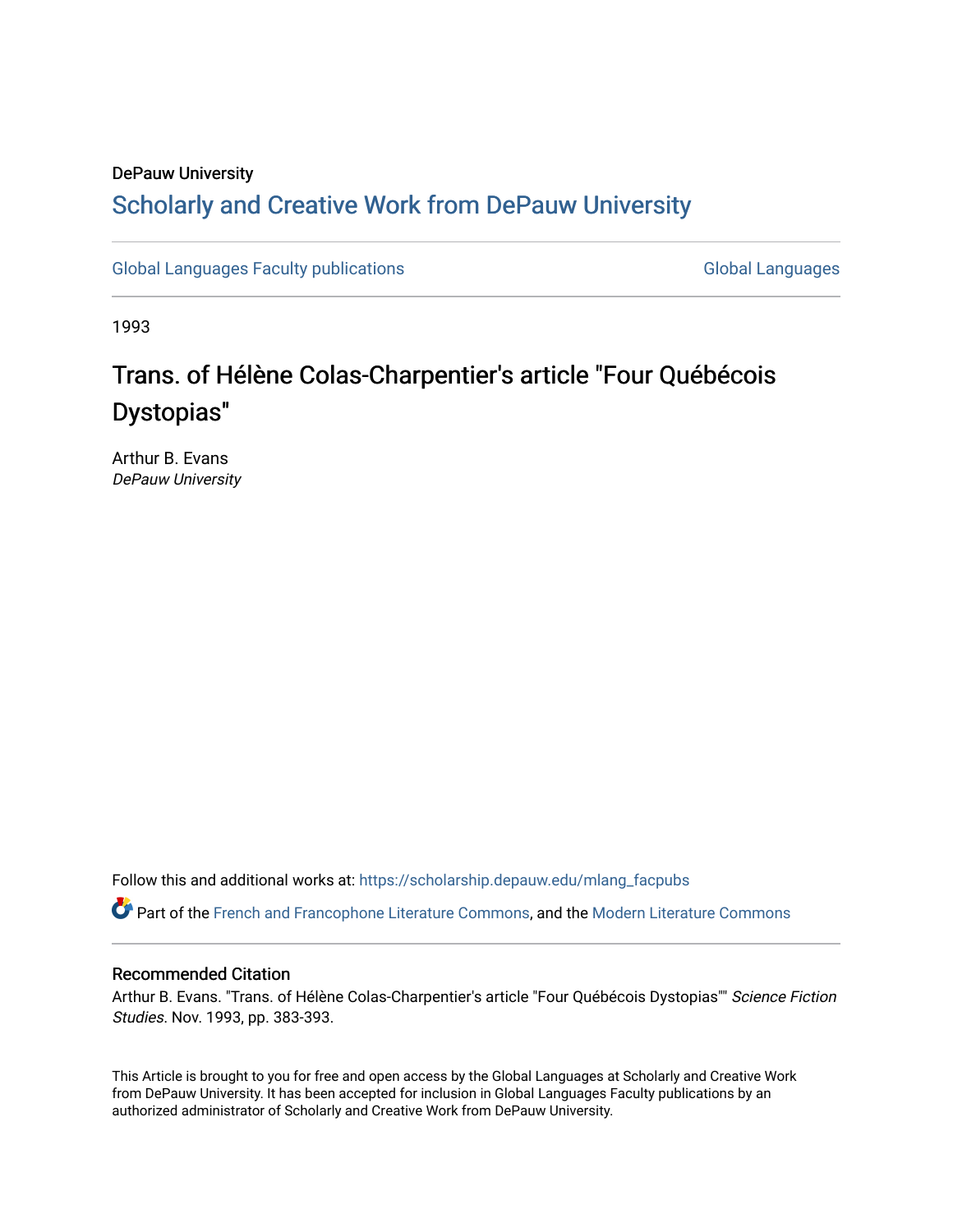#### **Hélène Colas-Charpentier**

\_\_\_\_\_\_\_\_\_\_\_\_\_\_\_\_\_\_\_\_\_\_\_

### **Four Québécois Dystopias, 1963-1972**\*

#### *Translated by ABE and Carine Deschanel. Edited by ABE*

In Québec, the "Quiet Revolution" of the 1960s and early 1970s is considered by almost all historians as a period of important social change and "progress" (v. Linteau *et al*.). By contrast, the Québécois SF literature of this era is often very dystopian in character: texts which portray a world where progress and technological development seem inherently harmful and dangerous and, thus, to be proscribed. This strange synchrony of social progress and SF pessimism has been discussed elsewhere in the pages of SFS: when speaking of American SF written during the 1960s, for example, Gérard Klein has noted: "...being an economist, I am surprised by the coincidence of doubt and pessimism in SF with a period of economic growth...which has no precedent in the whole history of the capitalist world..." (SFS 4:4, #11, March 1977). And, as Bradford Lyau has shown for the 1950s in France (SFS 16:277-97, #49, November 1989), a certain "technocratic anxiety" seemed to permeate the SF novels of the Fleuve Noir collection at a time when that country, rebuilding after the war, was making rapid strides to modernize its economic base. It is this apparent paradox that I wish to investigate by examining four "futuristic" SF works from Québec published during the years 1963-1972: the 1963 novel for adolescents by Suzanne Martel called *Surréal 3000* (a reprint of *Quatre Montréalais en l'an 3000* [Four Montréalers in the Year 3000]), the play *Api 2967* (1966) by Robert Gurik, the 1967 novel by Jean Tétreau entitled *Les Nomades* [The Nomads], and the novel *Les Tours de Babylone* [The Towers of Babylon] (subtitled "roman d'anticipation") published in 1972 by Maurice Gagnon.

Québec's Quiet Revolution began with the political victory in 1960 by the Liberal party over the long-incumbent clerical and conservative government of Maurice Duplessis. A vast array of political and social reforms were promptly initiated. New ministeries and new organizations were created. The French-speaking technocratic middle class gained increased political power and presented a united front against the social and economic domination of the English-speaking minority. A sharp rise in Québécois nationalism—more

<sup>\*</sup>A much longer version of this article was first published in *Imagine...* (vol.11, no.4, #53, pp. 71-98, September 1990).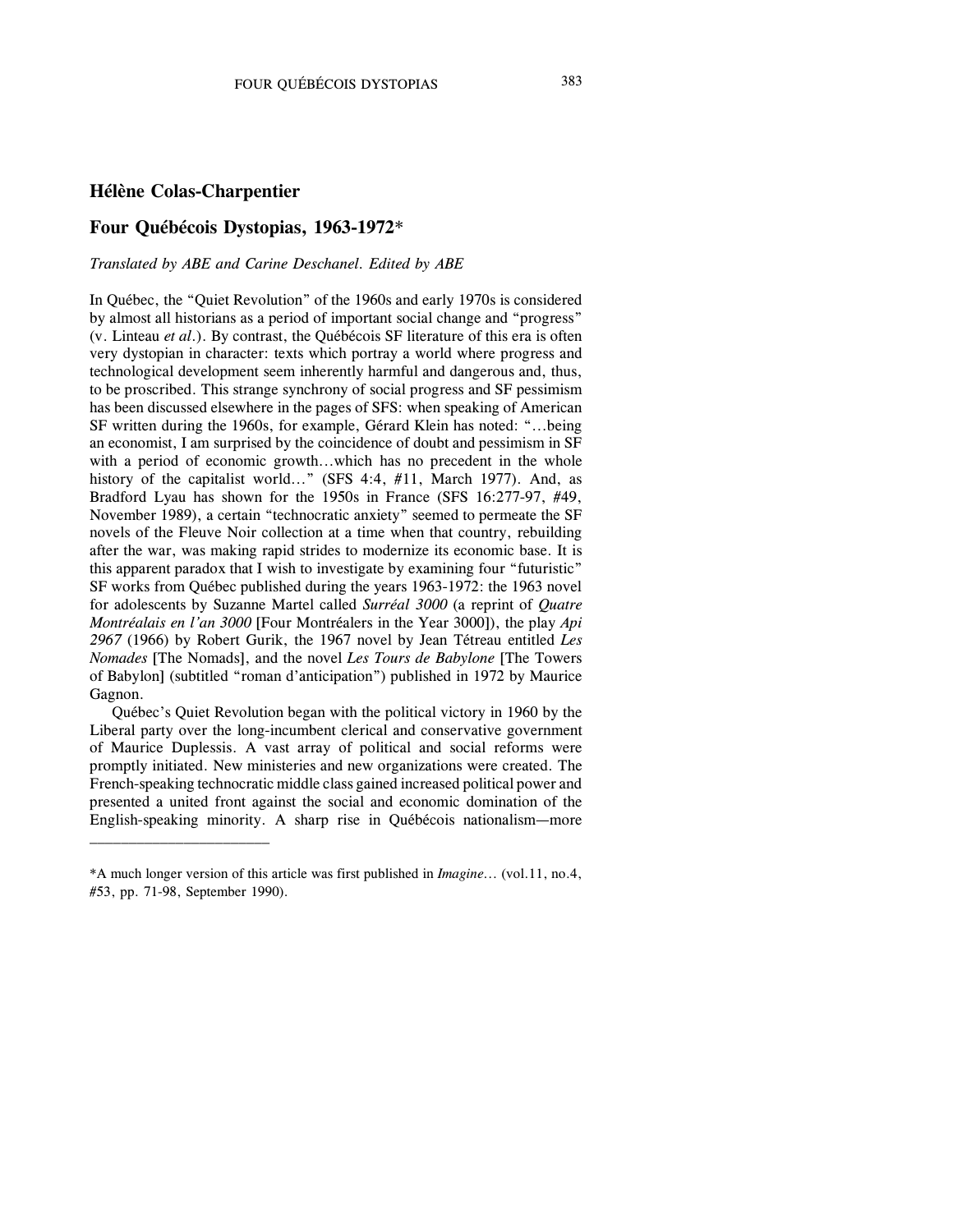assertive, stripped of its passéist and religious dimension, and oriented towards change and contestation—gave birth to several sovereignist movements like the Parti Québécois. Counter-culture, feminist, and ecologist movements flourished. It was a period of increased urbanization and modernization; the construction of great hydroelectric dams and the nationalization of the electricity company became symbols of a new Québécois pride. Reminiscent of post-war France, there was an increased rapprochement between the Québec government and the scientific community as the government, despite opposition from some quarters, began to hire thousands of technocrats, researchers, economists, and engineers who would help it to bring about its reforms. The part played by science and technology in the new economy increased steadily: as one education analyst summed it up, "...au coeur du problème, à l'origine du dynamisme créateur de l'économie moderne: la recherche scientifique" [at its very heart, at the origin of this creative dynamism toward a modern economy: scientific research] (Duchesne, 74). Québec began to feel capable, at last, of taking hold of its own destiny: "*Québec sait faire*" [Québec can do] became the slogan of the day. And, despite the continuing presence of a certain conservativism and recurrent moments of ideological dissension, the widespread social affirmation of this new Québécois identity reflected an optimistic confidence in the future.

Sociologist Guy Rocher in his work *Le Québec en mutation* (1973) has pointed out that, before the 1960s, the predominantly rural and Catholic province of Québec remained a "univers clos" [closed universe] solidly linked to the past (45) and was characterized primarily by its insular and conservative immobility. The Quiet Revolution gave the Québécois a new vision of their future and prompted a frenetic desire to "catch up." Values changed: the traditional defining parameters of family, work, and religion became secondary. Customs become more liberal and the Church was no longer unquestioningly accepted as the only moral authority, resulting in a general secularization of the Québécois mentality. The "Belle Province" was now opened to foreign influences, particularly to the French and the American. And, in the words of Rocher, the new prevailing attitude in Québec reflected "une valorisation de tout ce qui est mutation..." [a valorization of all that is change] (25).

Given this social context, it is somewhat surprising to discover that a large number of Québécois literary works which may be linked to the SF tradition that were written during this period are largely dystopian in nature. I say "which may be linked to the SF tradition" because, as Jean-Marc Gouanvic aptly points out in his "Rational Speculations in French Canada, 1839-1974" (SFS 15:71-81, #44, March 1988), true Québécois SF—identified and recognized as such—did not emerge in Québec until somewhat later, until a "virtually complete system of 'literary communication"' (i.e., SF conferences, journals, fanzines, annual prizes, publisher editions, and other "editorial structures") evolved there during the late 1970s and early 1980s, and lifted writers of SF to the ranks of "professional" authors. Prior to this time, neither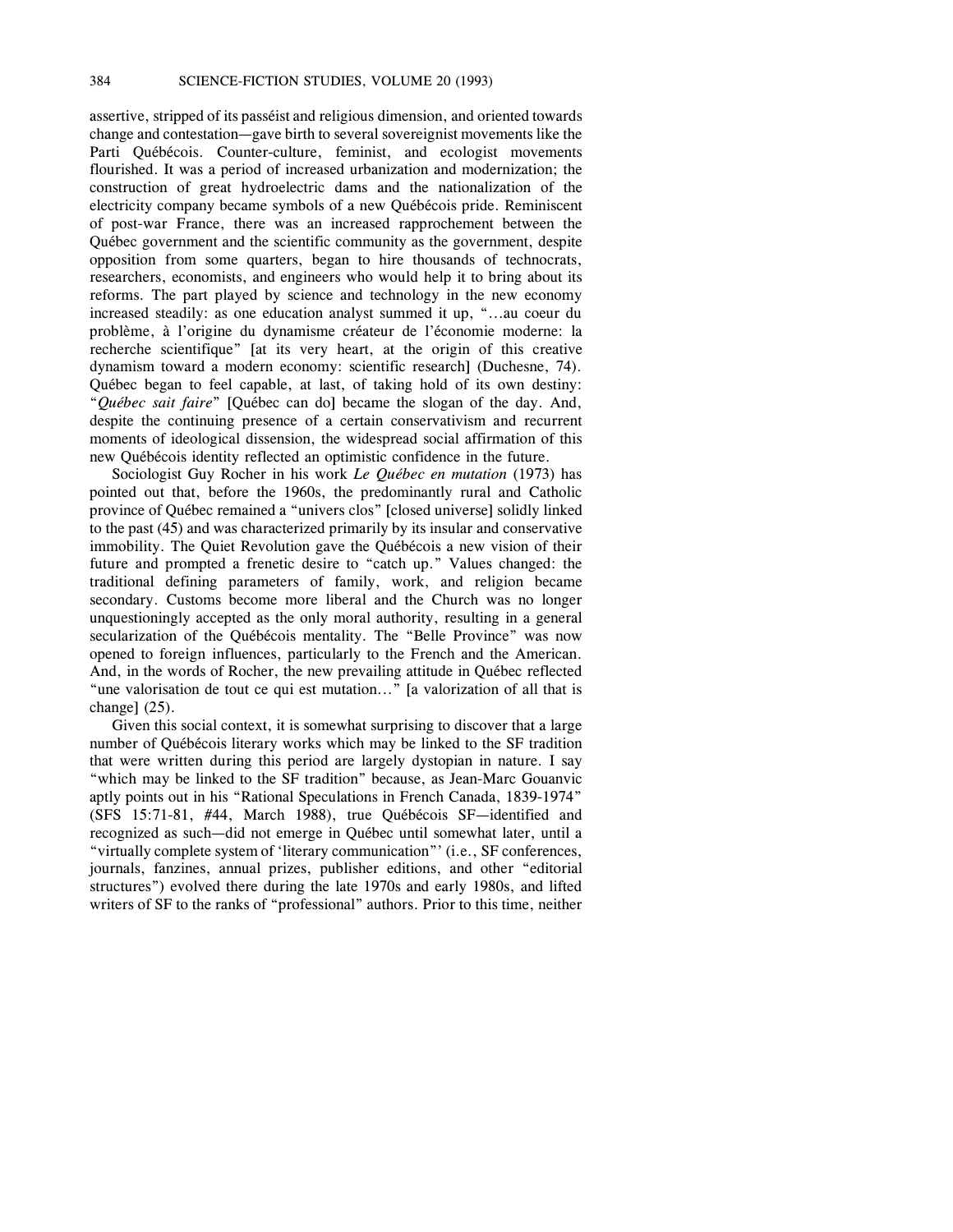SF nor dystopias were recognized as separate literary genres, distinct from "mainstream" Québécois literature. But there was a wide variety of works from the early part of the century (cited by Gouanvic in the above-mentioned article) which can be viewed as rational speculations of this sort and constitute what might be reasonably called a "pre-history" of Québécois SF.

In this context, it is possible to identify several Québécois works written before the 1960s as early dystopias—defined generally as a representation of "des sociétés idéalisées négativement" [societies negatively idealized] (Bouchard *et al*., 191). For example, consider Ulrich Barthe's 1916 tale of the invasion of Québec by the Prussians in *Similia Similibus, ou La Guerre au Canada* [Similia Similibus, or The War in Canada], Ubald Paquin's 1925 *La Cité dans les fers* [The City in Shackles]—a separatist story of a new Laurentian Republic taken over by the English—and Emmanuel Desrosiers' apocalyptic *La Fin de la Terre* [The End of the Earth] of 1931. But it is especially interesting to note that, from the early 1930s to the early 1960s, one finds virtually no evidence of a Québécois dystopia—only works with a distinctly utopian bent like *Eutopia* by Jean Berthos in 1946 and the innovative *Défricheur de Hammada* [The Pioneer of Hammada] published in 1952 by Guy-René de Plour (v. Gouanvic, 1988, 74-75). Then, during the years of Québec's Quiet Revolution of the 1960s and early 1970s, several Québécois dystopias suddenly appeared in the literary market-place.

Each of the dystopias analyzed here has won a certain amount of recognition: they are all quoted in the *Dictionnaire des oeuvres littéraires du Québec* [Dictionary of Literary Works of Québec] (1984, 1987) and they have all been discussed in SF criticism published both in Canadian periodicals and in foreign journals. Martel's *Surréal 3000* received the Prix de l'ACELF (Canadian Association of Francophone Writers) and has been reprinted several times; it has been translated into English and into Japanese and has been used as teaching material. Gurik's play *Api 2967* has been performed in Québec and abroad, and it also has been translated into English (*Api or not Api*). And although Tétreau's novel *Les Nomades* did not attract much critical attention, Gagnon's *Les Tours de Babylone* has received a great deal, including the Prix de l'Actuelle.

*Surréal 3000* is the oldest of the four works. It is the only one which refers explicitly to Québec since it alludes to Montréal (Surréal), to the Saint Lawrence River (Laurania village), and to English (the language of the people of Laurania village). It is also the work which expresses perhaps the most clearly certain Québécois ambivalences during the early 1960s toward technology, the urban space, the past, and traditional values.

The story is simple: created after an ancient Catastrophe, Surréal is a magnificent, automated underground city. Four children manage to sneak out of the city thanks to a secret passage, and they discover the appealing nonmechanical rural world of "Air Libre" [Free Space]. At the conclusion of the novel, the peoples of both Surréal and Air Libre hope to work together and bring about a rapprochement between their two societies.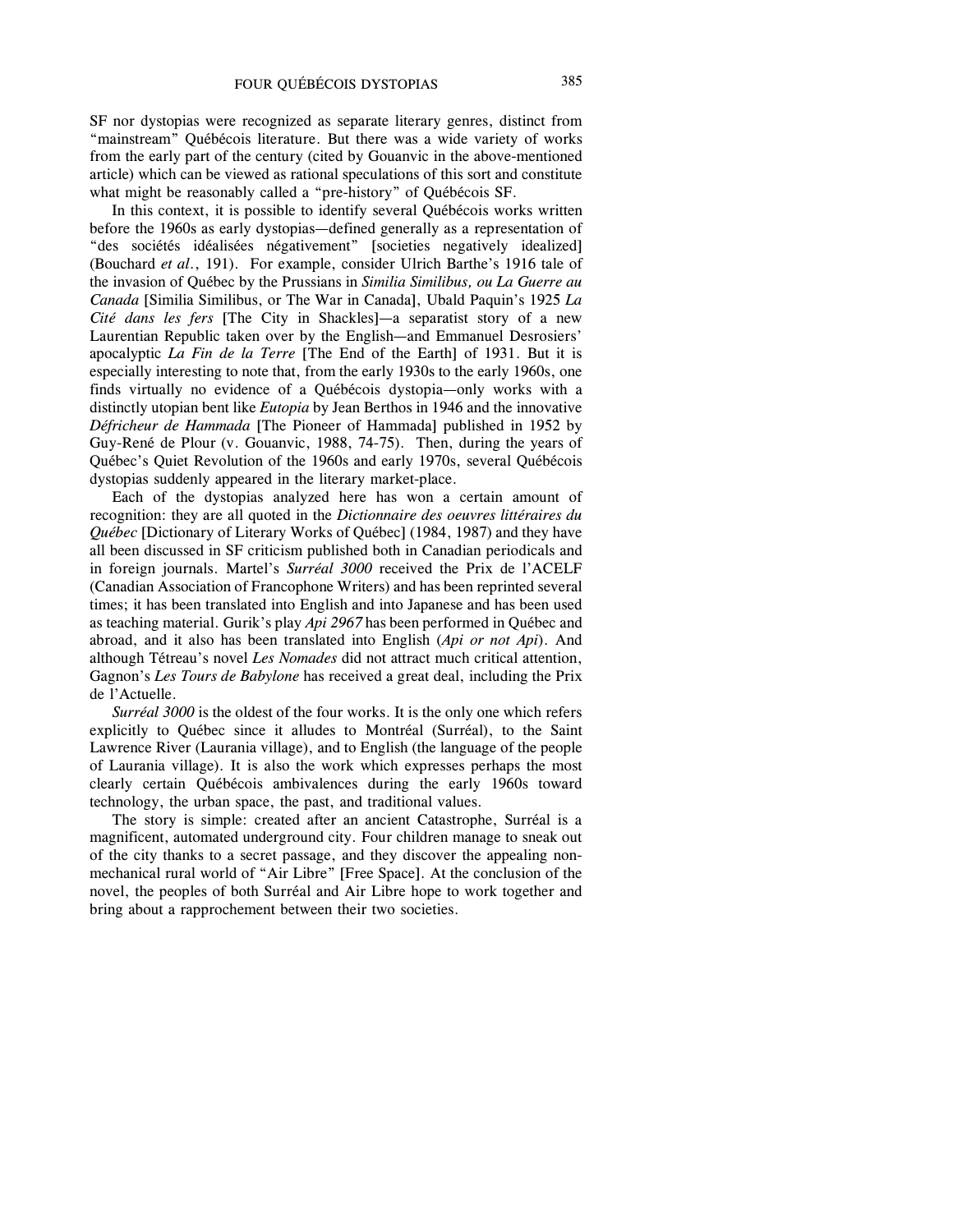In *Surréal 3000*, the scientific advances linked to energy production play a predominant role in the plot structure. *Surréal 3000*'s publication is contemporary with the construction of the great hydroelectric dams in Québec, and unlimited electric energy, central to the plot of the novel, is provided by a "Premier Moteur" ["First Engine"]<sup>1</sup> that is extremely powerful and carefully maintained by Surréal engineers, technicians, and scientists. The technological applications which derive from this First Engine constitute real social power, both positive and negative: e.g., it assures the public's convenience and welfare, but it is also serves as a means to control society. The Premier Moteur is the "heart" of this underground metropolis and animates the entire life of the city: transportation systems, lighting, heating, information exchange, etc. It even helps to regulate the population's social life: for example, a "coupe-jour" [day cutter] and a sleep-inducing gas given to all city inhabitants dictate their waking and sleeping hours; electronic supervision is constant; and hygiene, food, and leisure activities are strictly managed. But the inhabitants of Surréal accept these restrictions for the sake of the common good, and they admire their city's technical accomplishments. The young heroes are as proud of their city as patriots would be of their homeland (53). Founded on traditional values, the society of Surréal is not severely dehumanized by this technological power, as is often the case in other dystopian novels: the inhabitants of Surréal love games and sports; friendship, the sense of duty, and tenderness in the family are preserved; and the social organization as a whole seems well-accepted by the populace.

But it is a predominantly materialistic world where God cannot be fully replaced by the Premier Moteur, a sanitized world cut off from Nature, a closed world which is unable to satisfy the human need for exploration, risk, freedom, or a search for otherness and spirituality.

The world of Air Libre, by contrast, is one of Nature, space, light, and God. But it is a primitive world of the past. Conventional science and technology lost during the Catastrophe play no role here—only the "parallel sciences" like the telepathy of a little girl (explained by a mutation) who attracts the young heroes into the land of Air Libre, and their own intuition which leads them to its discovery. The inhabitants of Air Libre live in tribes and struggle to survive by hunting and fishing; they reside in crude villages such as Laurania and have a "patriarch" as chief; they believe in God, and their daily life is focussed on their faith; they experience disease and death as everyday occurrences; and they speak an ancient language, English, the tongue that the Surréalais teenagers learn at school in their prehistory class.<sup>2</sup>

With its rather ambiguous vision of the social consequences of technical progress, *Surréal 3000* evokes the diverging tendencies of the Quiet Revolution during its earliest years: the vague feelings of alienation which coexisted with the (still fragile) affirmation of the new Québécois identity; the veneration of the past confronting the "défi du progrès" [challenge of progress] (Monière, 330); the sudden questioning of the traditional domination of the Church in matters of morality and institutions; the hunger for social improve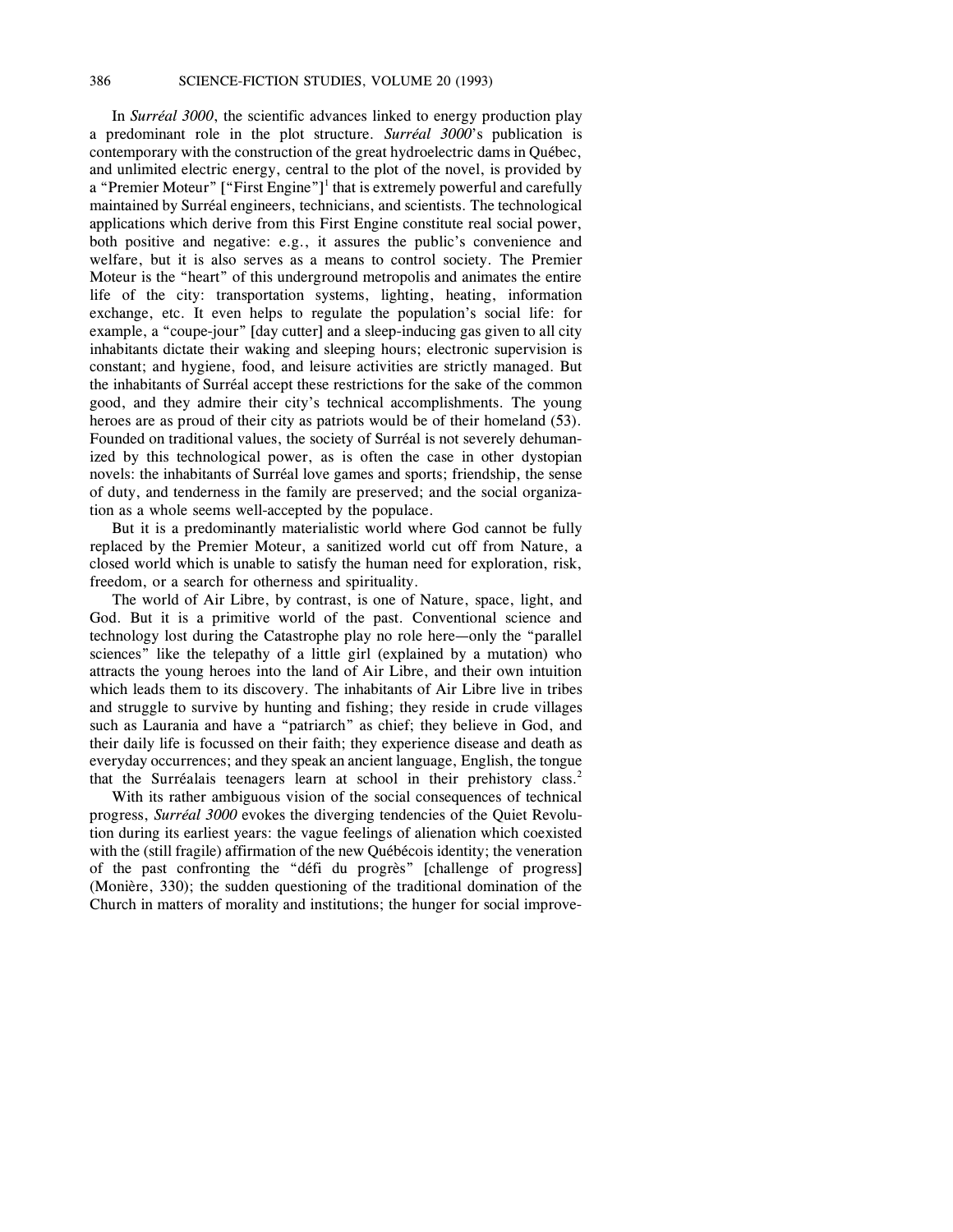ment mixed with a nostalgia for "the way things were." In *Surréal 3000*, as in Québécois society of the 1960s, one witnesses an expression of this newfound desire—albeit full of contradictions and ambivalences —to split with the old world and to build a new and better one.

The play *Api 2967* is very different in content and tone; of the works discussed here, it the closest to the classic dystopia in its portrayal of a repressive society with almost no way out. The basic plot is as follows: Professor A (for Adam) and his assistant E (for Eve) live in a motionless world stringently controlled by an omnipresent TV "Announcer" and where human longevity has been increased by severely limiting each citizen's physical mobility. During their research into the language and behavior of a disappeared civilization, A and E come to taste the "Api" (apple) and suddenly discover a new and wonderful reality. But, no longer completely passive and immobile, they soon die as a result of their discovery.

*Api 2967* goes much further than *Surréal 3000* in its overt criticism of a world ruled by technology, and its condemnation of the dehumanizing effects of applied science is clear indeed. Universalized television and computerization allow for the total control of the population, and the daily lives of the people are strictly regulated. But, as in *Surréal 3000*, this repression is wholly accepted since this forced limitation on physical mobility leads to an increased life span, acknowledged as a supreme good. Due to sustained scientific research on human longevity, an invididual in this society can now live 271 years "grâce au nouveau rationnement des déplacements et de la parole" [thanks to the new rationing of movement and speech] (41). Human life—totally devoid of sexuality, pleasure, love, or even contact with others—had become nothing more than, as one of the protagonists describes it, "une mort élonguée" [an extended death] (p. 53).

In *Api 2967*, Science is also shown as being incapable of giving access to reality. The scientific study of language is supposed to lead to the discovery of the secrets of an ancient civilization which knew words and a sexuality whose meanings were now forgotten. But the "conventional" sciences fail, and the teacher cannot manage to decode the words of the disappeared society: "tu perds ton temps, la vie est autre part" [you are wasting your time, life is elsewhere] E tells A (63). The new reality, emerging from the past, can be discovered only via other means: only the intuition of E combined with the almost magical act of eating the Api can open the way. For A and E, eating the apple leads to the rediscovery of sexuality and love and, thus, reinvests human activity with real value.

Even though this narrative is a simple derivation of the myth of Genesis, the author chooses to represent a mode of knowledge and transformation that is very different from the traditional, scientific one. It is the assistant who is the most receptive to this new ontological knowledge. She catches, deeply but imperfectly, the meaning of the words studied by the professor. She discovers "real" life and shares it with her companion. Her grasp of this other reality,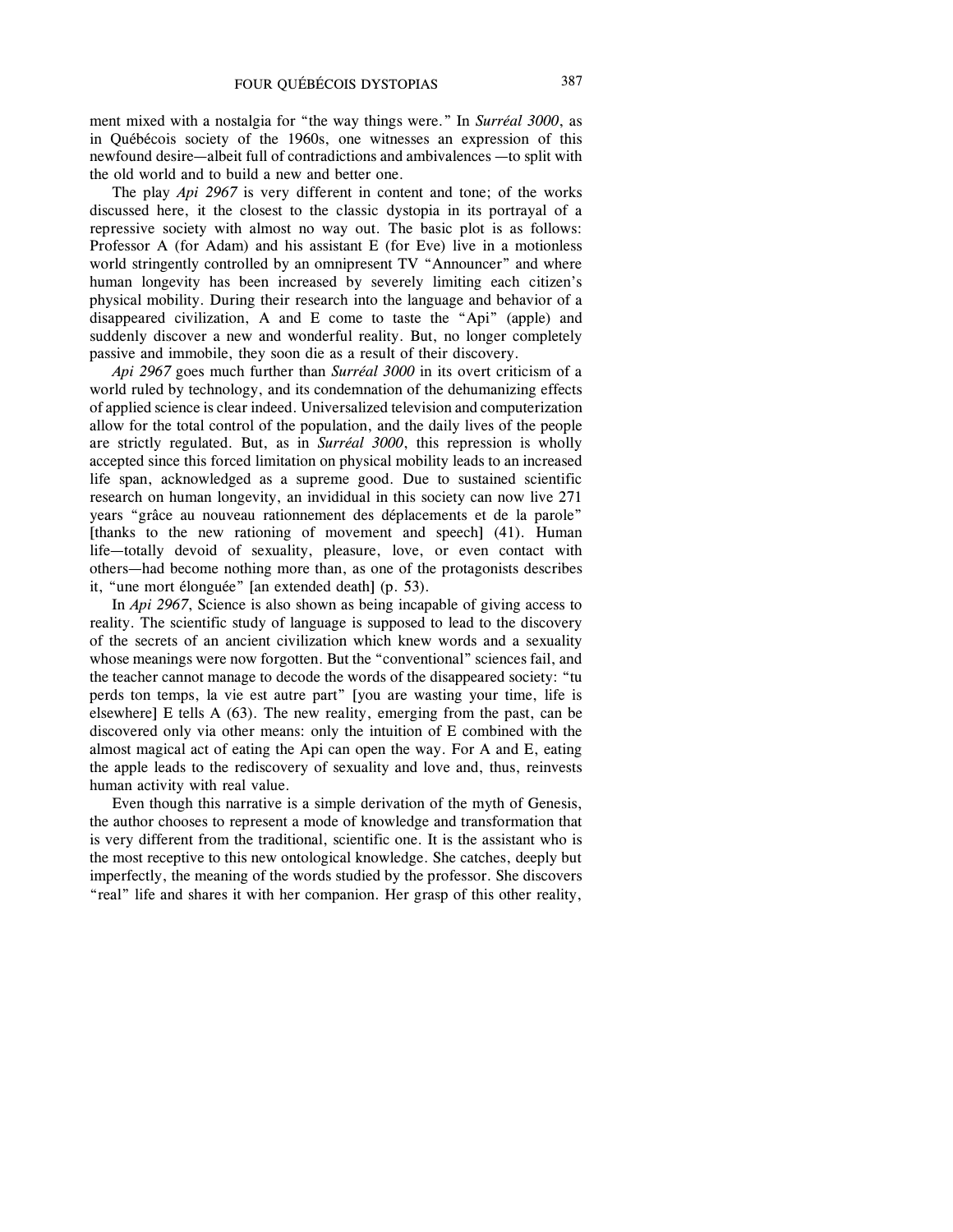though incomplete, allows her to fight against the pressure of a social system personified by the Announcer. She is able to affirm, in a world of stillness, that "seuls les gestes comptent" [only gestures count] (82). And she freely accepts her death (which has now been accelerated) because she has truly lived. In the conclusion of *Api 2967*, the return to the repressive status quo is nearly total; but the main characters in the play, if only temporarily, have lived a more meaningful life and have encouraged others to taste the Api as well and to start moving again, evoking the future possibility of widespread social change.

Such a return to the negative status quo is typical of many dystopias, but one can nevertheless see a certain optimism in the conclusion of *Api 2967* despite the fact that access to this new world is portrayed as something possible only via a quasi-magical act. And it is also noteworthy that, as in Québec for many years prior to the Quiet Revolution, it is once again the (non-scientific) past which is seen as the only viable path to an acceptable future. As a kind of nostalgic eulogy to the pre-technical age, *Api 2967* both sounds a warning against the possible dehumanizing effects of science on the quality of life—where the hegemony of technocratic power results in social paralysis—and shows that only a return to the ways of the past can give life real meaning.

Tétreau's novel *Les Nomades* expresses an even stronger denunciation of science and technology. Once again, the Earth succumbs to a dire Catastrophe which not only wipes out a scientific team on a space mission in orbit around the Moon, but also ultimately destroys all technology on Earth. The heroes of the story, Niels and Silvana, manage to adapt to this new world and set out to explore it (whence the novel's title). Despite the difficulties they face, Niels and Silvana grow to appreciate the nomadic life; they travel throughout the north of Italy, feeling only "le besoin de changement...le désir de partir vers d'autres horizons...de voir autre chose" [the need to change...the desire to go towards other horizons...to see something else] (211). The Catastrophe, having radically transformed the physiognomy of Earth and having created many mutations in the animal and plant life (136), constitutes for the heroes an opportunity to end with the past: "la fin de ce monde nous a libérés; la vie est belle" [the end of this world has made us free; life is beautiful] (127). Throughout their journey, Niels and Silvana also explore their own values and beliefs: at the outset, they refuse any "fixed elements" in their lives (207) and they reject all traditional values such as monogamy, faith in God, the desire to have children, or even the need to live in society. But, towards the end of the novel, Silvana returns to her "roots" (both geographically and ideologically), helps to rebuild a society based on the values of a pre-technological past, and devotes her life to her newborn child. And Niels tries to reach the Republic of Aoste—a social experiment built for "ceux qui n'ont pas perdu foi dans l'avenir de l'Homme" [those who have not lost faith in Man's future] (p. 210)—but is killed in an accident en route.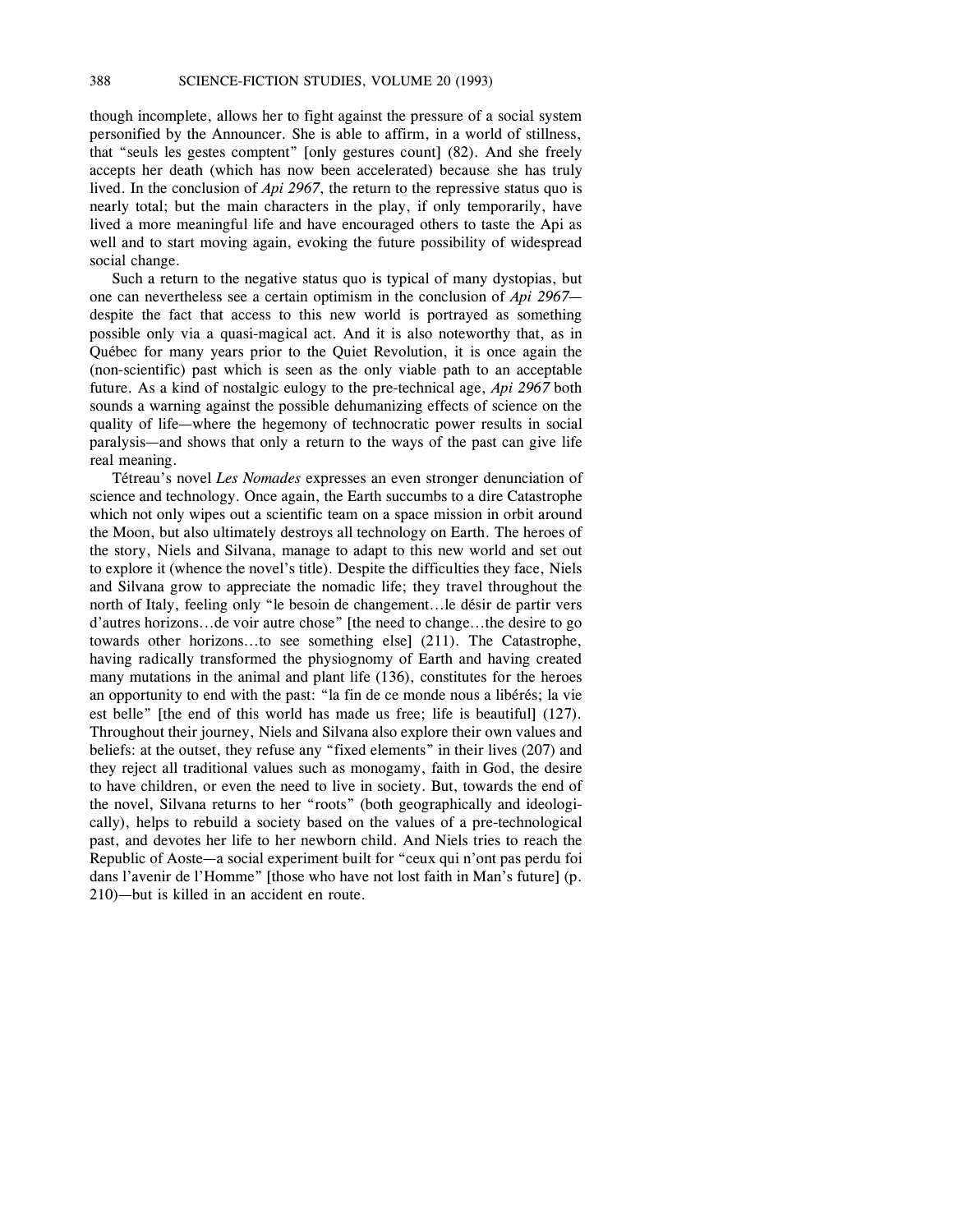In *Les Nomades*, as in *Api 2967*, scientific knowledge and applied technology are portrayed as ultimately useless in coming to grips with the true reality of the world. The astronauts of *Les Nomades* put their trust only in hard facts and "des certitudes mathématiques" [mathematical certitudes]

(71); their narrow positivism does not allow them to understand the true nature of the Catastrophe nor to control its effects—and almost all of them perish before they can return to Earth. The two who manage to survive soon die in the altered environment of their native planet. As a newspaper article found by the heroine explains: the Sciences (in particular, mathematics) "ne collent plus au réel" [do not correlate anymore with reality] (33). Thus, in contrast to its portrayal in *Surréal 3000*, the hypothesis of Science as a stepping-stone to harmonious relations among human beings and to a deeper understanding of the natural universe is totally rejected in *Les Nomades*. Once again, it is the pre-technical past which is valorized and which, alone, seems to offer the only workable blueprint for the future.

Further, and more than the other works discussed here, Tétreau's *Les Nomades* reflects a certain "tension vers l'altérité" [striving towards alterity] (v. Gouanvic 1982, 110). More than simple societal modification, *Les Nomades* asserts the need for fundamental change: a radical worldwide metamorphosis, a kind of planetary *tabula rasa*. The pro-science civilization and its values have to be destroyed. Although the new social project is not yet fully delineated, it nevertheless posits a world totally cleansed and renewed by the intervention of the Catastrophe: a world of mutation, movement, and liberation. In this respect, one might interpret *Les Nomades* in the context of its times in two very different (but contiguous) ways: as a dramatic illustration of the desire for positive change and "otherness" felt by many Québécois during the Quiet Revolution, and as a response to their feelings of disenchantment and alienation to the progressively technocratic character of their world.

Another interesting portrayal of a social organization based on science and technology can be found in Maurice Gagnon's *Les Tours de Babylone*, the most recent of these four Québec dystopias. In the ultra-modern city of Babylon, everything is powered by nuclear energy and regulated by computers—both of which are controlled by a political elite known as the "Sociétaires." In this city, religious beliefs are unknown, the physical wellbeing of the populace is assured, and sexual freedom is total. But rampant social repression undergirds the seemingly idyllic luxury of Babylon. Reminiscent of Orwell's *1984*, constant public surveillance is the rule, and all who deviate from the norm are "cured" in the CCP, the Center for Psychological Conditioning. The practice of eugenics is well-established: begun immediately after the Catastrophe (which, like in many of the other works discussed here, took place prior to the beginning of the novel) with the goal of eliminating mutants, the CCP now targets for death all those deemed "inferior" and detrimental to the "progress" of the city—e.g., the feeble and the elderly. In the hands of a few "affreux petits technocrates" [horrible little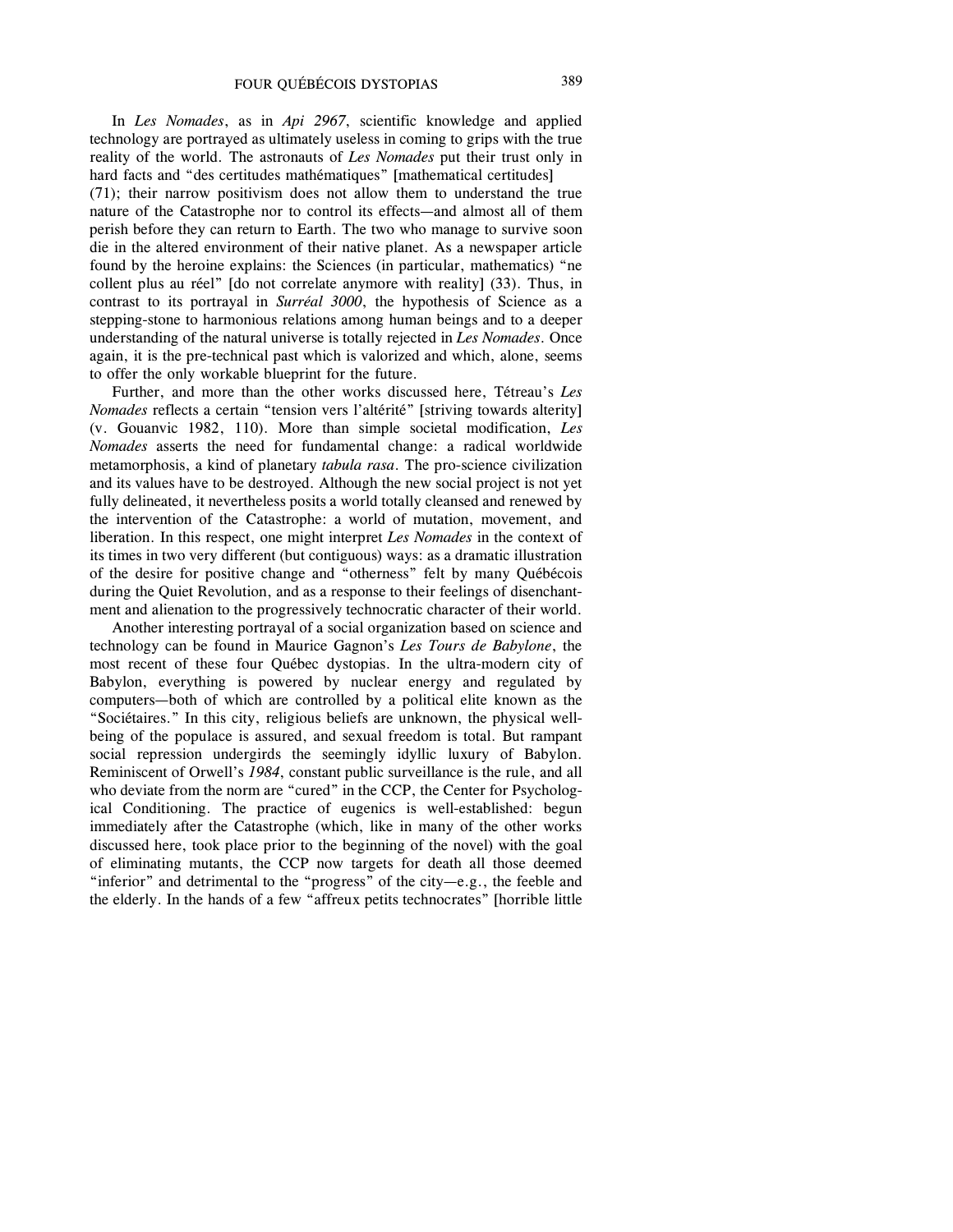technocrats] (174), science and technology have become the tool of choice for social subjugation and individual torture. In *Les Tours de Babylone*, science in the hands of a repressive political regime no longer serves the interests and the needs of the majority; its serves the minority in power.<sup>3</sup> The novel's rebel hero named Sévère successfully confronts the system, thwarts a political conspiracy aimed at him by the Sociétaires, allies himself with the outside "Barbarians," ultimately defeats Babylon's ruling class, and proposes a new utopian social project which is worldwide in scope.

In the conclusion of this novel, similar to what occurs at the end of *Surréal 3000*, a positive interaction develops between a technical with a non-technical society. Here, the Barbarians constitute the non-technical; outside the city walls, they represent mobility and freedom, in contrast to the pampered yet stagnant immobility of the totalitarian state of Babylon. These Barbarians form two distinct groups: those of Eastern Europe live in total anarchy. As described by the novel's hero Sévère, they are "sales, analphabètes... démunis...mais ils sont libres" [dirty, illiterate... impoverished...but they are free] (119). By contrast, the proud horsemen of the Khan are much more organized and, among their other achievements, they have learned how to preempt most of their enemy's conventional military technology in battles against the army of Babylon. And, unlike the other works discussed here, in *Les Tours de Babylone* a group from this non-technical world is shown to be ready and willing to use the advanced technology of the technical world—even if it is technology destined only for military use. That is to say, the portrayal of scientific technology in *Les Tours de Babylone* is not simply one-dimensional: it is presented as more than just the instrument for social repression. Technology is shown as having intrinsic value and, in the right hands, capable of worthy and humane applications. Accordingly, when the hero Sévère manages to annihilate his Babylonian enemies, he does all he can to protect the city's technology and to transfer it to the Barbarians, his new allies (184). The "turncoats" of Babylon (who remain supporters of Sévère throughout the struggle) and the Barbarians themselves soon learn how to live and work together; and plans for the building of a new utopian world order called the "Great Federation" are elaborated. This "Great Federation"proposed at the end of *Les Tours de Babylone*—founded on sharing and collaboration (but also quite centralizing and devoid of real concern for the real needs of other nations)—might be viewed as an idealized representation of a political structure considered by some Canadians as desirable. But it also seems to be inspired by much American SF of the 1960s and, perhaps as well, by an ideology which one scholar has called "l'universalisme humaniste" [humanist universalism] (Linteau, 619) and which was shared by many writers and intellectuals of this era.

*Les Tours de Babylone* underscores in a typically dystopian way (even more explicitly than the other Québécois dystopias of this time) the inherent danger in the convergence of political power and technology—a convergence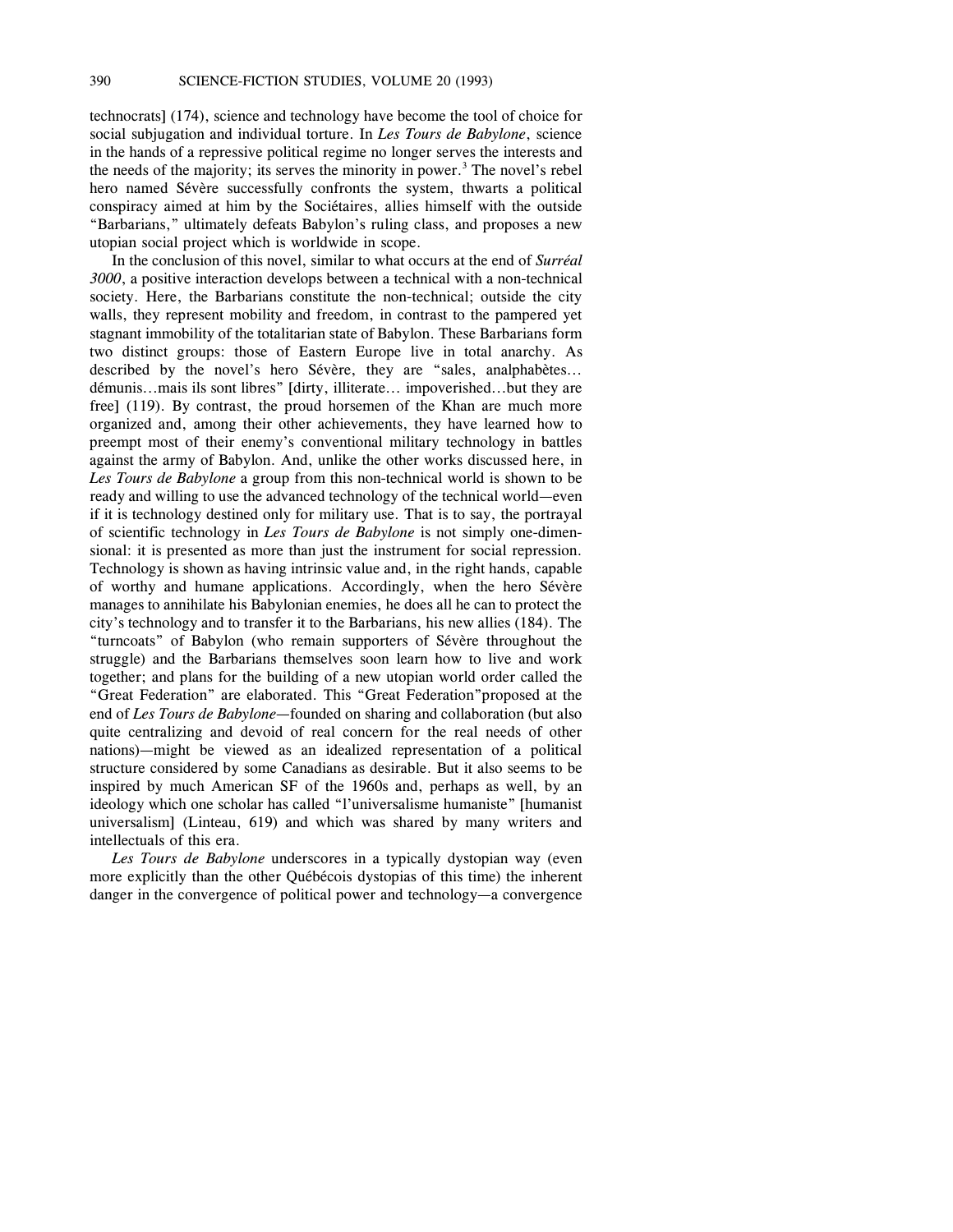at the very heart of the Quiet Revolution during the 1960s—and the potential for widespread social repression if such scientific knowledge is abused. But, somewhat paradoxically, this novel also expresses a great faith in the dynamism of scientific progress and its capacity to improve society—a faith which was the subject of much social discourse during this period in Québec and in American SF. Further, *Les Tours de Babylone* (which is the most recent of the works discussed here) is also unique in that the protagonists do *not* seek to use the past as a defining blueprint for the future: they do *not* wish to return to an edenic yesteryear and they do *not* attempt to bring back the traditional value systems of the past. In this respect, Maurice Gagnon's novel constitutes an important new paradigm not only in the context of the earlier (and more atavistic?) dystopic works included in this survey, but also with regard to a certain image of Québec itself.

With their mixture of dystopian circularity and utopian appeal (i.e., negative or static portrayals of society, visions of a better world, ambivalences and contradictions about science and technology and respect for individual rights, nebulous yet generally optimistic conclusions), these four Québécois SF works of the 1960s and early 1970s might best be classified as "ambiguous dystopias" (similar to Ursula Le Guin's "ambiguous utopia" of *The Dispossessed*). That is to say, they seem very ambiguous both in terms of how one normally defines a classic dystopia (as compared, for instance, to an "antiutopia") $4$  and in terms of the commentary they offer on their times.

Sidestepping the narrative limitations of most "pure" dystopian and antiutopian SF, these "ambiguous dystopias" seem to reflect both the "valorization of all that is change" (Rocher, 25) and the sense of profound ideological hesitation felt by many Québécois during this historical period. One of the greatest hesitations portrayed in these works—quite representative of the Québécois attitudes of the 1960s—is the choice between a non-technical, stable, and rural world animated by the belief in God (often, but not always, represented by a return to a pre-industrial past) and a highly technical and desacralised urban world. In similar fashion, science and technology are portrayed alternately as either leading to corruption and social repression or as a worthy means for creating prosperity and social well-being. During a period of important changes in the Québécois society, these texts seem to "hesitate" between new and old value systems, between present and past, between individual liberty and "collective rationality." Written in the context of a divided Canada, they try (albeit often ambiguously) to portray new alliances and new social projects. In a Québec emerging into modernity and striving towards self-assertion and liberation, the groups represented here demonstrate a recognition of social repression and a pride in becoming responsible for their own destiny. With the extensive representation of movement in these narratives—an almost aimless quest in a totally new world—coupled with their sketchily-defined "new" social projects at the conclusion of each plot, these works seem to express both the drive toward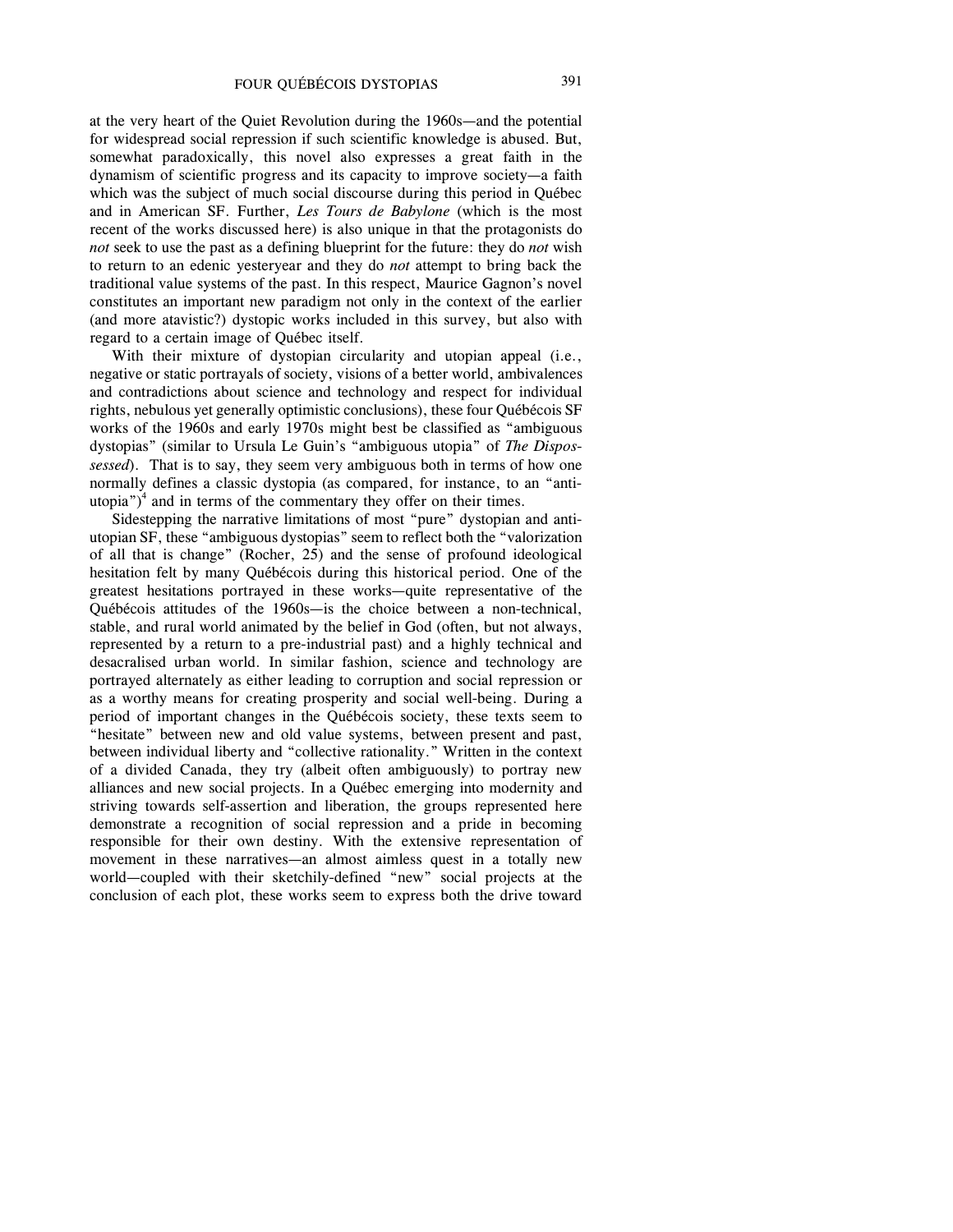radical change and a sense of ambiguity as to how a new social order might be concretely realized. The many social and technological changes taking place in Québec during the Quiet Revolution are not, themselves, evident in these works (except, perhaps, in *Surréal 3000*); but what is clearly represented are the many dynamic forces at work (the desires, the hopes, and the fears) at the roots of the gradual shaping of a new Québécois society.

In her seminal study on utopias ("Towards an Open-Ended Utopia," SFS 11:25-38, #32, March 1984), Bülent Somay distinguishes between the enclosed "fictive *utopian locus* which arose from the individual imagination of the author, who presented it to his or her audience in a finished, unchanging, form" and the "*utopian longing* which arose from the people's collective imagination" or what might be called the "*utopian horizion* of an age, which was in itself non-discursive, infinite, and open-ended" (25). The utopian social project is only a step; it is not the full realization of social desire, and it must not be confused with the larger "utopian horizon" which is always in motion, constantly renewing and redefining itself. The social project is always imperfect; but it can be modified, it can evolve. These four Québécois "ambiguous dystopias" represent, to some extent, the mobility of such desire itself. While they do not portray the mobility of a social project inscribed in reality and its possible evolution, they do suggest hope: a "beyond" (after the conclusion of the plot in each, as well as in the ambiguities of the narratives themselves) where other transformations can be realized. Even if viewed as products of escapism or a refusal of a certain kind of social change, these works seem, above all else, to call for real mutation—perhaps this "mutation of desire" discussed by Boris Eizykman (1973)—which would permit a true utopia to emerge in our time.

#### **NOTES**

1. Note the play on words here: "Premier Moteur" = *Primum movens*, the title attributed to God as the Prime Mover, the originator of all things.

2. *Surréal 3000* also describes another social group: the "others" (the only name given to them throughout the novel). These "others"—thieves of the city's electricity and seen as generally disreputable by the Surréal people—elicit contradictory moral feelings among the latter: the "others" must be conquered but also helped. One also finds a similar portrayal of social outcasts in *Les Nomades* and *Les Tours de Babylone*. But, in the context of Québec during the effervescent 60s, what might these obscure but omnipresent "others" represent?

3. See Marc Angenot's characterization of anti-utopias in this regard: "The antiutopia constitutes itself directly around the negative image of the hive or the termite nest as metaphor for the rationality of the State which subordinates the individual to foreign ends, which entails creeping dehumanization, and which alienates the social from the human on the fallacious pretext of bettering societal conditions and increasing efficiency" (p. 130).

4. See Bouchard *et al*. (pp. 190ff) and Angenot. See also John Huntington, "Utopian and Anti-Utopian Logic: H.G. Wells and his Successors," SFS 9:122-46, #27 (July 1982).